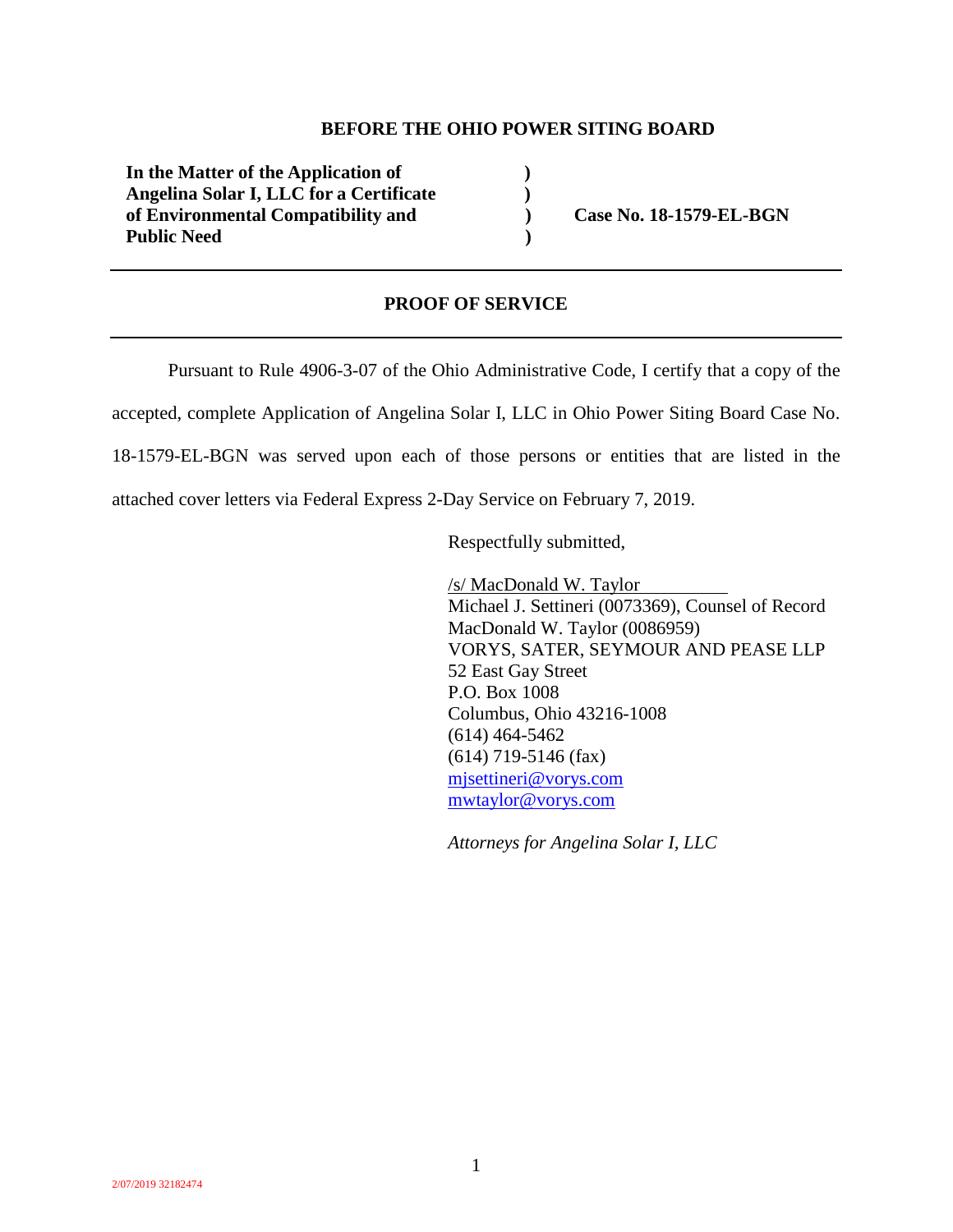

Vorys, Sater, Seymour and Pease llp Legal Counsel **614.464.6400** [www.vorys.com](http://www.vorys.com)

Founded 1909

Michael J. Settinerl Direct Dial Direct Fax Email [mjsettlnerl@vorys.com](mailto:mjsettlnerl@vorys.com) (614)464-5462  $(614) 719 - 5146$ 

February 7, 2019

### **FEDERAL EXPRESS 2-DAY SERVICE**

Commisioners Day, Robertson, and Creech Preble County Commissioners 101 East Main Street Eaton, OH 45320

> Application for Certificate Before the Ohio Power Siting Board Angelina Solar I, EEC OPSB Case No. 18-1579-EL-BGN Re:

Dear Commissioners Day, Robertson, and Creech:

Pursuant to Rule 4906-3-07 of the Ohio Administrative Code, Angelina Solar I, EEC is serving you with an electronic copy of the accepted, complete application for its proposed electric generating facility to be located in Preble County, Ohio. A hard copy of the application is available upon request. If the Prehle County Board of Commissioners wishes to intervene in the proceeding, it must file a notice of intervention with the Ohio Power Siting Board within thirty days of being served a copy of the application.

Please do not hesitate to call me at 614-464-5462 with any questions.

Thank you in advance for your cooperation.

Sincerely,

Michael J. Settineri Vorys, Sater, Seymour and Pease LLP Attorney for Angelina Solar I, LLC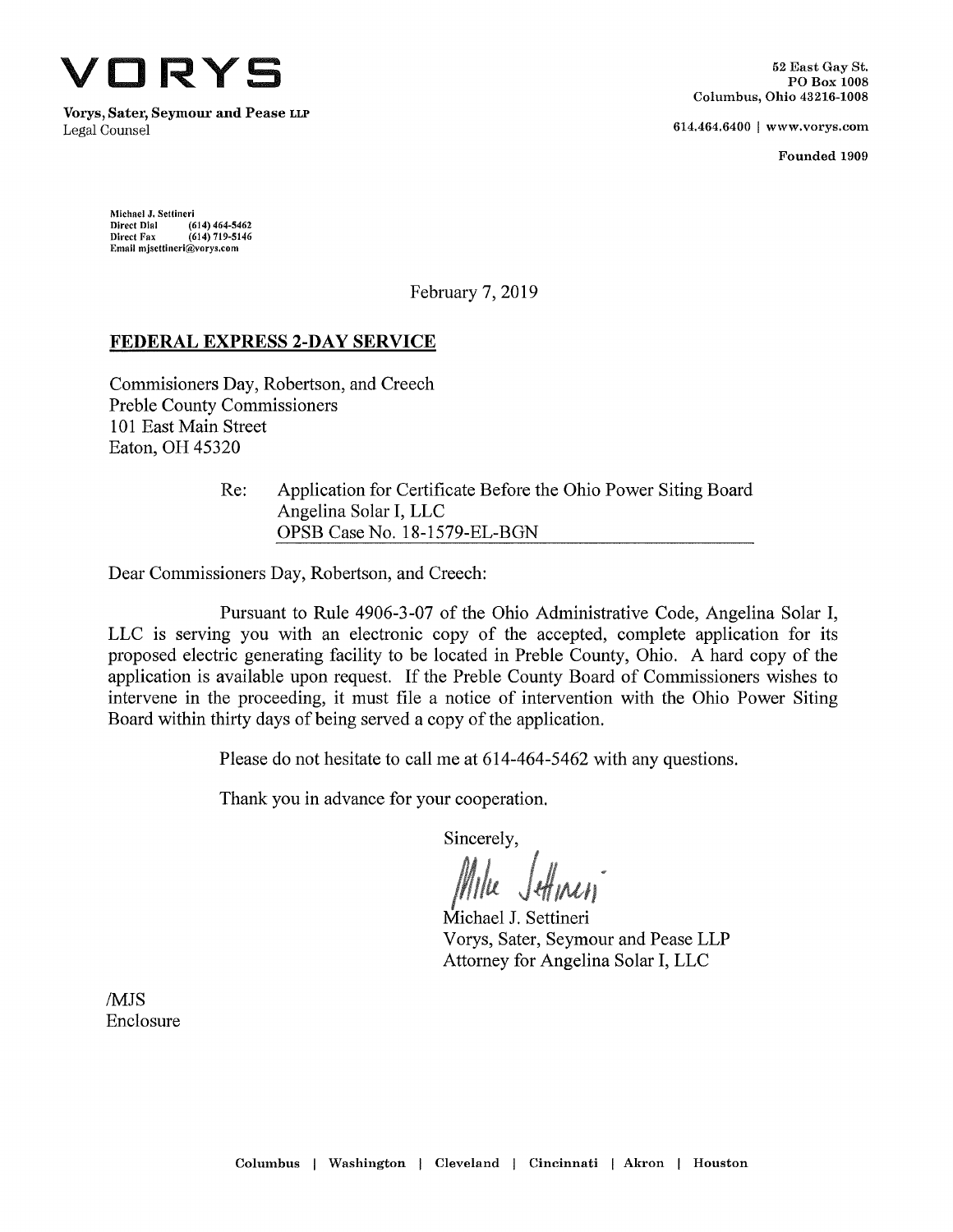

**Vorys, Sater, Seymour and Pease llp**

614.464.6400 | [www.vorys.com](http://www.vorys.com)

Founded 1909

Michael J. Settinerl Direct Dial Direct Fax Email [mjsettlnerl@vorys.com](mailto:mjsettlnerl@vorys.com) (614) 464-5462  $(614) 719 - 5146$ 

February 7, 2019

#### **FEDERAL EXPRESS 2-DAY SERVICE**

Israel Township Trustees White, Nixon and Keeler c/o John Wright, Fiscal Officer 10893 SR 177 College Comer, OH 45003

> Application for Certificate Before the Ohio Power Siting Board Angelina Solar I, LLC OPSB Case No. 18-1579-EL-BGN Re:

Dear Commissioners White, Nixon and Keeler:

Pursuant to Rule 4906-3-07 of the Ohio Administrative Code, Angelina Solar I, LLC is serving you with an electronic copy of the accepted, complete application for its proposed electric generating facility to be located in Preble County, Ohio. A hard copy of the application is available upon request. If the Israel Township Board of Township Trustees wishes to intervene in the proceeding, it must file a notice of intervention with the Ohio Power Siting Board within thirty days of being served a copy of the application.

Please do not hesitate to call me at 614-464-5462 with any questions.

Thank you in advance for your cooperation.

Sincerely,

Michael J. Settineri Vorys, Sater, Seymour and Pease LLP Attorney for Angelina Solar I, LLC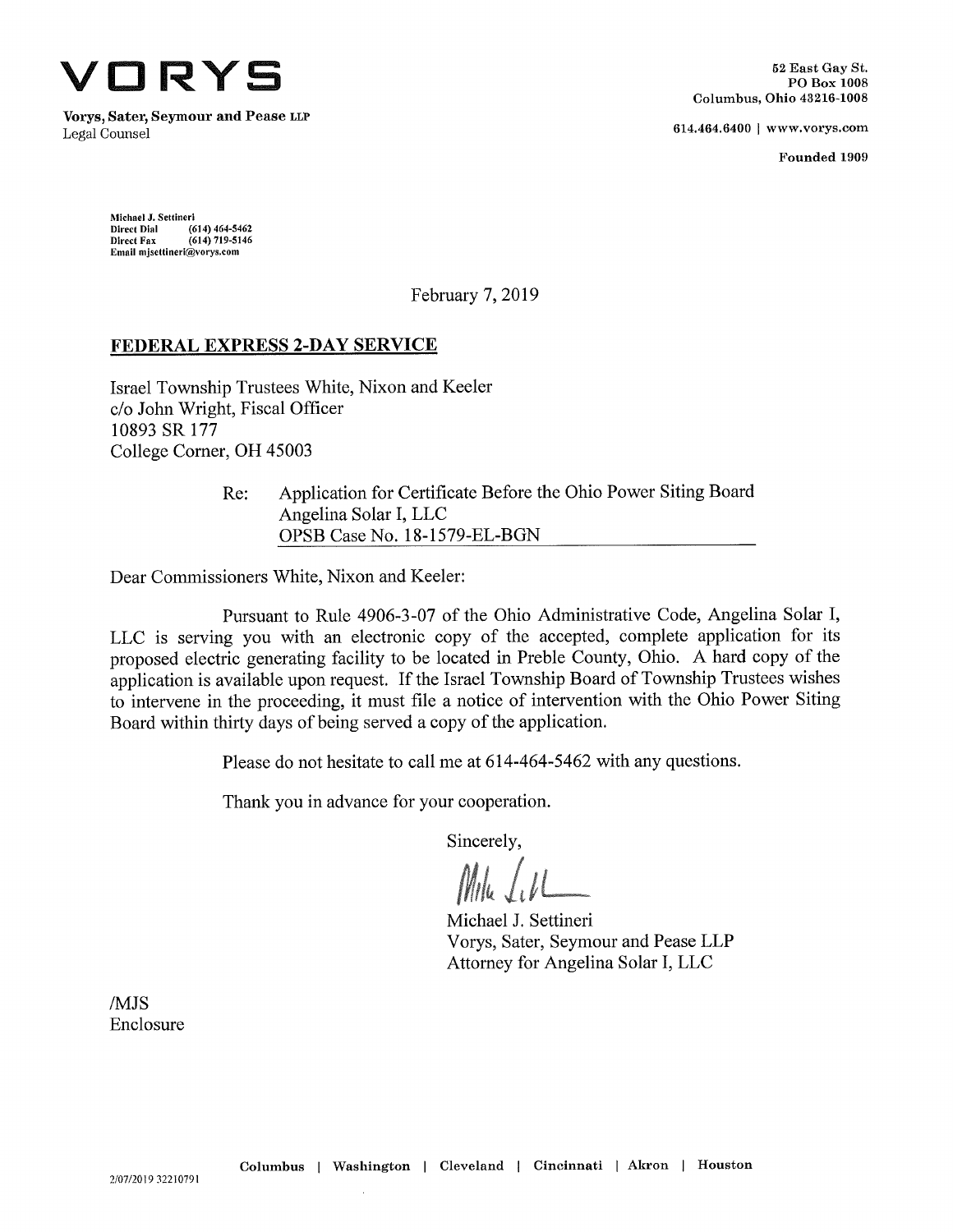

Vorys, Sater, Seymour and Pease lip Legal Counsel 614.464.6400 <sup>|</sup> [www.vorys.com](http://www.vorys.com)

Founded 1909

Michael J. Settineri Direct Dial Direct Fax Email [mJsettineri@vorys.com](mailto:mJsettineri@vorys.com) (614) 464-5462 (614)719-5146

February 7, 2019

# **FEDERAL EXPRESS 2-DAY SERVICE**

Dixon Township Trustees Henning, White and Orr c/o Beth Fornshell, Fiscal Officer 7170 California School Rd. Eaton, OH 45320

> Application for Certificate Before the Ohio Power Siting Board Angelina Solar I, LLC OPSB Case No. 18-1579-EL-BGN Re:

Dear Trustees Henning, White and Orr:

Pursuant to Rule 4906-3-07 of the Ohio Administrative Code, Angelina Solar I, EEC is serving you with an electronic copy of the accepted, complete application for its proposed electric generating facility to be located in Preble County, Ohio. A hard copy of the application is available upon request. If the Dixon Township Board of Township Trustees wishes to intervene in the proceeding, it must file a notice of intervention with the Ohio Power Siting Board within thirty days of being served a copy of the application.

Please do not hesitate to call me at 614-464-5462 with any questions.

Thank you in advance for your cooperation.

Sincerely,

**l/Un**

Michael J. Settineri Vorys, Sater, Seymour and Pease LLP Attorney for Angelina Solar I, EEC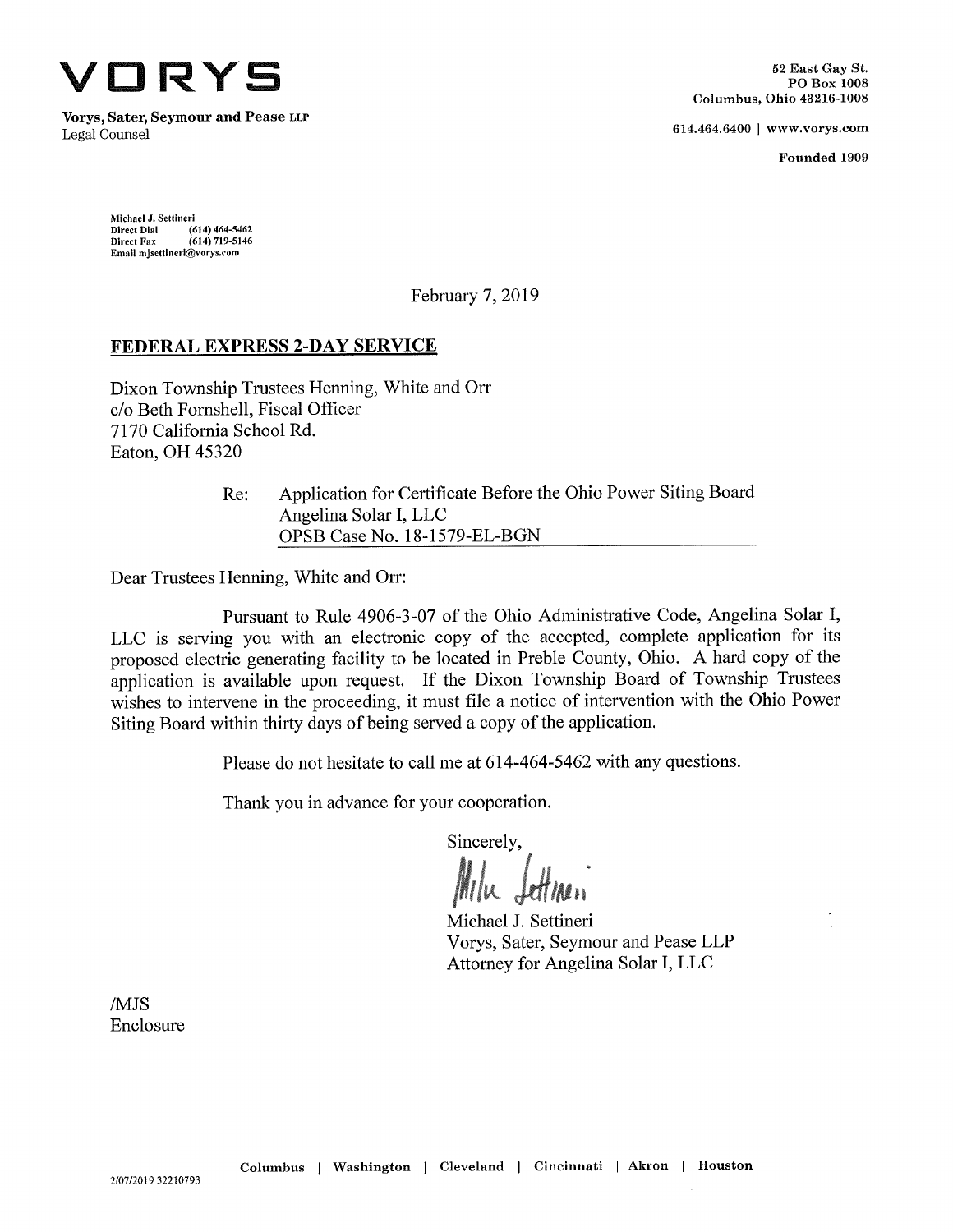

**Vorys, Sater, Seymour and Pease** LiLP Legal Counsel 614.464.6400 <sup>|</sup> [www.vorys.com](http://www.vorys.com)

Founded 1909

Michael J. Settineri Direct Dial Direct Fax Email [mjsettinerl@vorys.com](mailto:mjsettinerl@vorys.com) (614) 464-5462 (614)719-5146

February 7, 2019

# **FEDERAL EXPRESS 2-DAY SERVICE**

Larry Johnston, Lane Osswald and Art Smith Preble County Planning Commission 101 East Main St. Courthouse, <sup>1</sup> st Floor Eaton, OH 45320

> Applieation for Certifieate Before the Ohio Power Siting Board Angelina Solar I, LLC OPSB Case No. 18-1579-EL-BGN Re:

Dear Commissioners Johnston, Osswald and Smith:

Pursuant to Rule 4906-3-07 of the Ohio Administrative Code, Angelina Solar I, LLC is serving you with an eleetronic copy of the accepted, complete application for its proposed electric generating facility to be located in Preble County, Ohio. A hard copy of the application is available upon request. If the Preble County Planning Commission wishes to intervene in the proceeding, it must file a notice of intervention with the Ohio Power Siting Board within thirty days of being served a copy of the application.

Please do not hesitate to call me at 614-464-5462 with any questions.

Thank you in advance for your cooperation.

Sincerely,

Michael J. Settineri Vorys, Sater, Seymour and Pease LLP Attorney for Angelina Solar I, LLC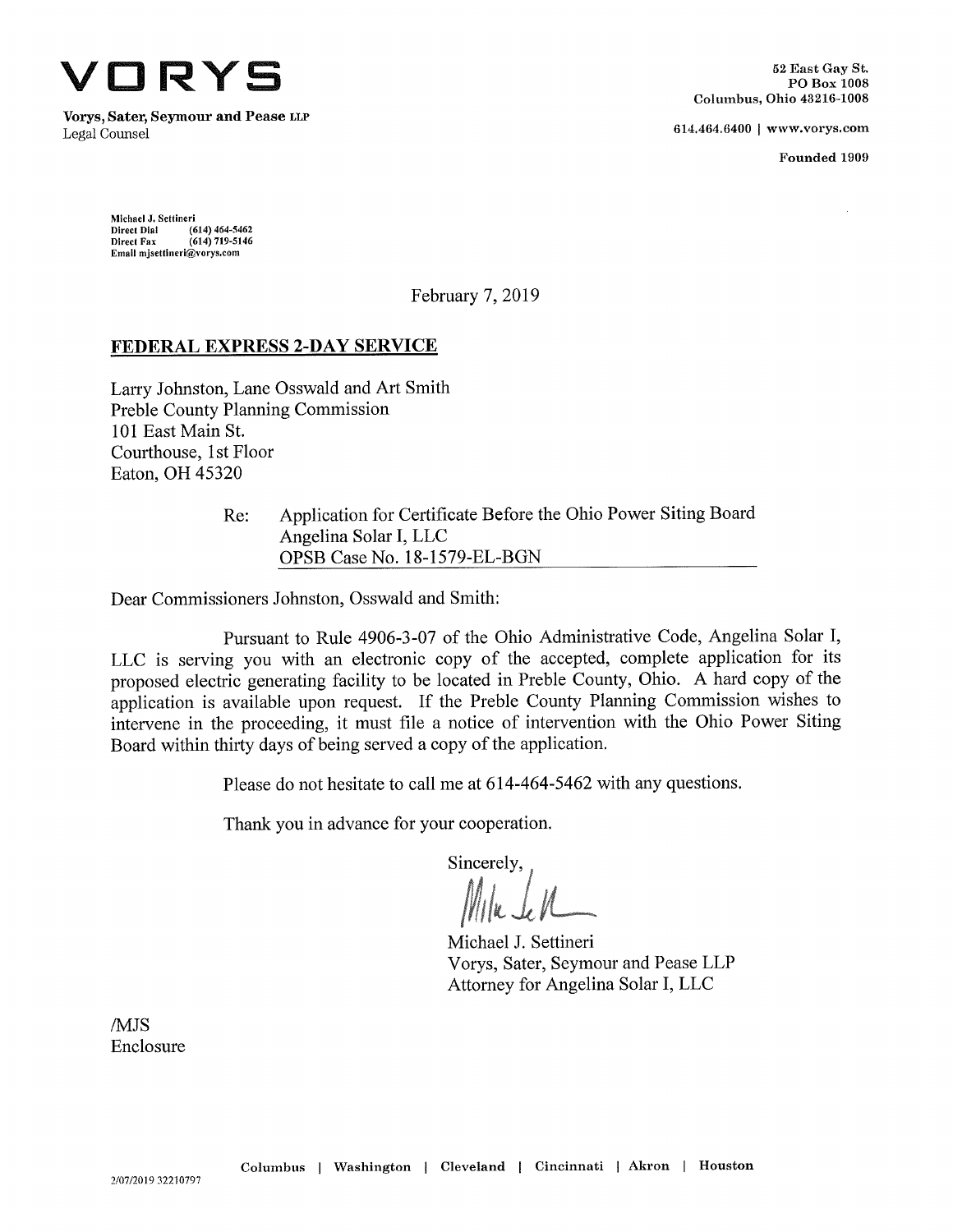

**Vorys, Sater, Seymour and Pease llp** Legal Counsel 614.464.6400 <sup>|</sup> [www.vorys.com](http://www.vorys.com)

Pounded 1909

**Michael J. Settineri Direct Dial Direct Fax Email [mjsettlneri@vorys.com](mailto:mjsettlneri@vorys.com) (614) 464-5462 (614) 719-5146**

February 7, 2019

### **FEDERAL EXPRESS 2-DAY SERVICE**

Preble County Soil and Water Conservation District Board Members Mike Broermann, Kip Denlinger, Keith Schmidt, Jim Leedy and Donn Kolb c/o Kate Sills 1651 N. Barron St. Eaton, OH 45320

> Application for Certificate Before the Ohio Power Siting Board Angelina Solar I, LLC OPSB Case No. 18-1579-EL-BGN Re:

Dear Ms. Sills:

Pursuant to Rule 4906-3-07 of the Ohio Administrative Code, Angelina Solar I, LLC is serving you with an electronic copy of the accepted, complete application for its proposed electric generating facility to be located in Preble County, Ohio. A hard copy of the application is available upon request. If the Preble County Soil and Water Conservation District wishes to intervene in the proceeding, it must file a notice of intervention with the Ohio Power Siting Board within thirty days of being served a copy of the application.

Please do not hesitate to call me at 614-464-5462 with any questions.

Thank you in advance for your cooperation.

Sincerely,

Michael J. Settineri Vorys, Sater, Seymour and Pease LLP Attorney for Angelina Solar I, LLC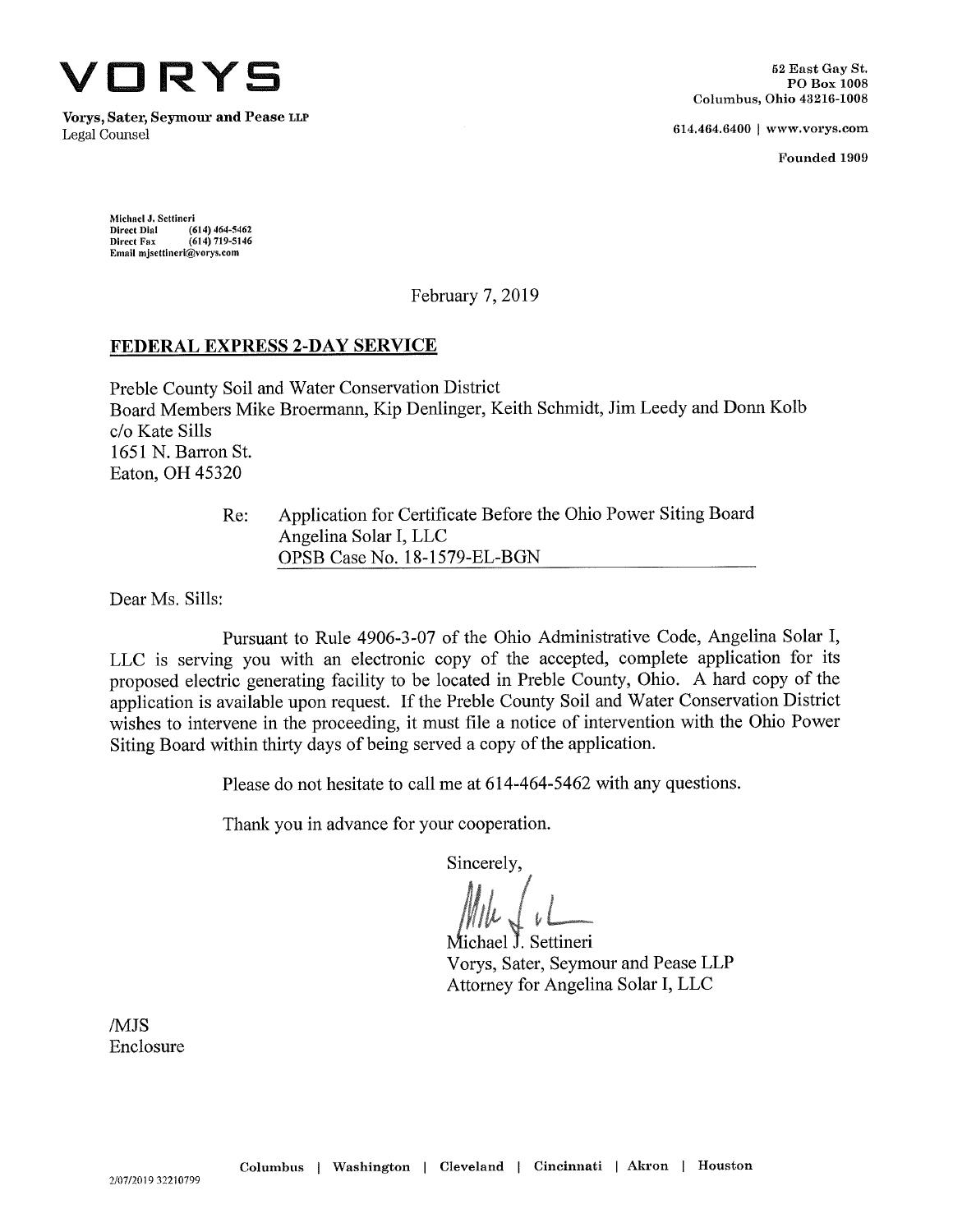

**Vorys, Sater, Seymour and Pease <sup>L</sup>lp** Legal Counsel 614.464.6400 <sup>|</sup> [www.vorys.com](http://www.vorys.com)

Founded 1909

Michael J. Settineri Direct Dial Direct Fax Email [mjsettineri@vorys.com](mailto:mjsettineri@vorys.com) (614) 464-5462 (614) 719-5146

February 7, 2019

# **FEDERAL EXPRESS 2-DAY SERVICE**

R. Kyle Cross, P.E., P.S. Preble County Engineer 1000 Preble Drive Eaton, Ohio 45320

> Application for Certificate Before the Ohio Power Siting Board Angelina Solar I, LLC OPSB Case No. 18-1579-EL-BGN Re:

Dear Mr. Cross:

Pursuant to Rule 4906-3-07 of the Ohio Administrative Code, Angelina Solar I, EEC is serving you with an electronic copy of the accepted, complete application for its proposed electric generating facility to be located in Preble County, Ohio. A hard copy of the application is available upon request. If the Preble County Engineer wishes to intervene in the proceeding, it must file a notice of intervention with the Ohio Power Siting Board within thirty days of being served a copy of the application.

Please do not hesitate to call me at 614-464-5462 with any questions.

Thank you in advance for your cooperation.

Sincerely,

Mile / Am.

Michael J. Settineri Vorys, Sater, Seymour and Pease LLP Attorney for Angelina Solar I, LLC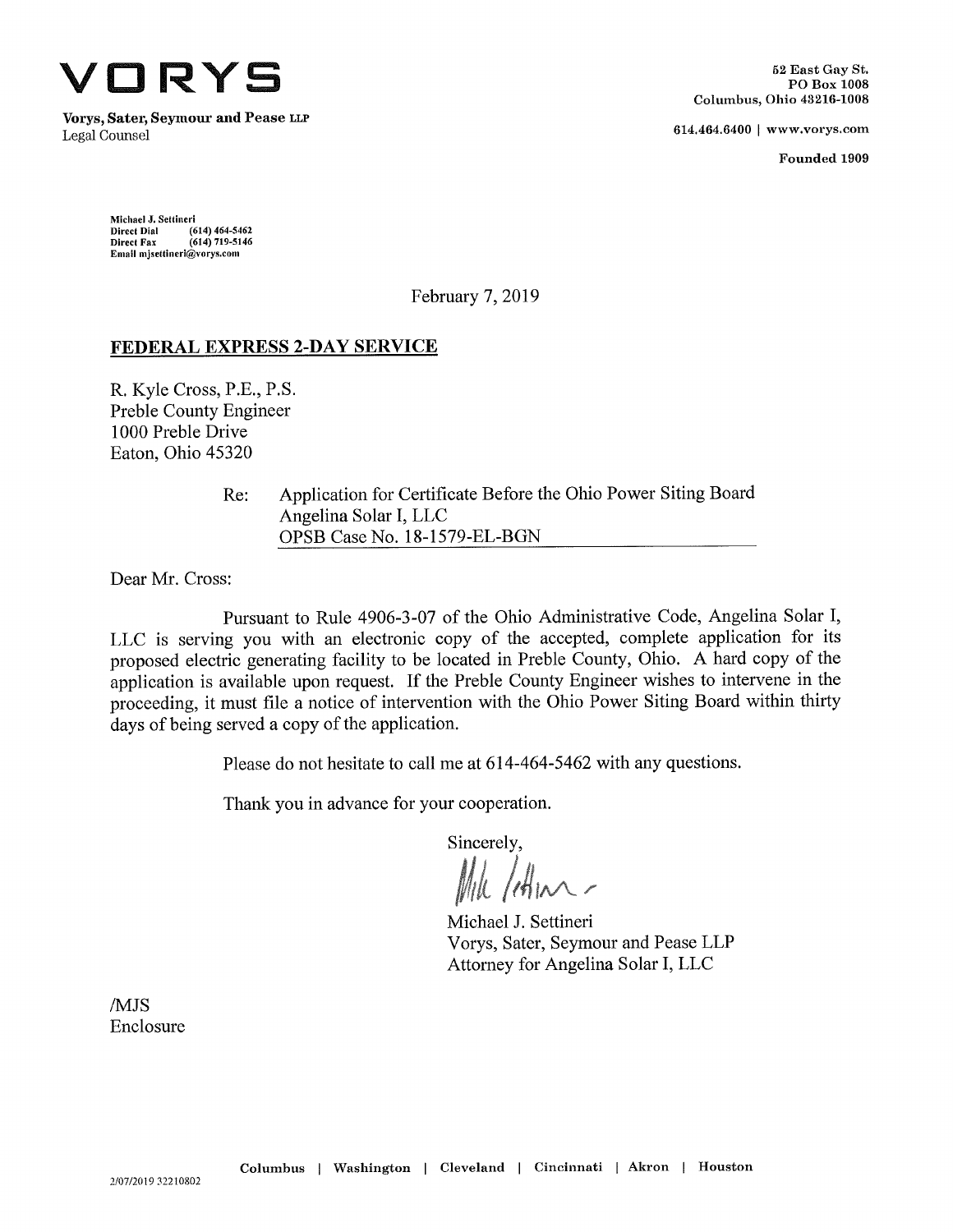

**Vorys, Sater, Seymour and Pease llp** Legal Counsel 614.464.6400 <sup>|</sup> [www.vorys.com](http://www.vorys.com)

Founded 1909

Michael J. Settinerl Direct Dial (614) 464-5462 Direct Fax (614) 719-5146 Email [mjsettlnerl@vorys.com](mailto:mjsettlnerl@vorys.com)

February 7, 2019

# **FEDERAL EXPRESS 2-DAY SERVICE**

Preble County District Library - Eaton Branch 450 S. Barron Street Eaton, OH 45320

> Application for Certificate Before the Ohio Power Siting Board Angelina Solar I, EEC OPSB Case No. 18-1579-EL-BGN Re:

Dear Sir or Madam:

Pursuant to Rule 4906-3-07 of the Ohio Administrative Code, Angelina Solar I, EEC is serving you with a copy of the accepted, complete application for its proposed electric generation facility to be located in Preble County, Ohio. Please place this in an appropriate area of your library where it will be accessible to the public.

Please do not hesitate to call me at 614-464-5462 with any questions.

Thank you in advance for your cooperation.

Very truly yours.

Michael J. Settineri Vorys, Sater, Seymour and Pease LLP Attorney for Angelina Solar I, LLC